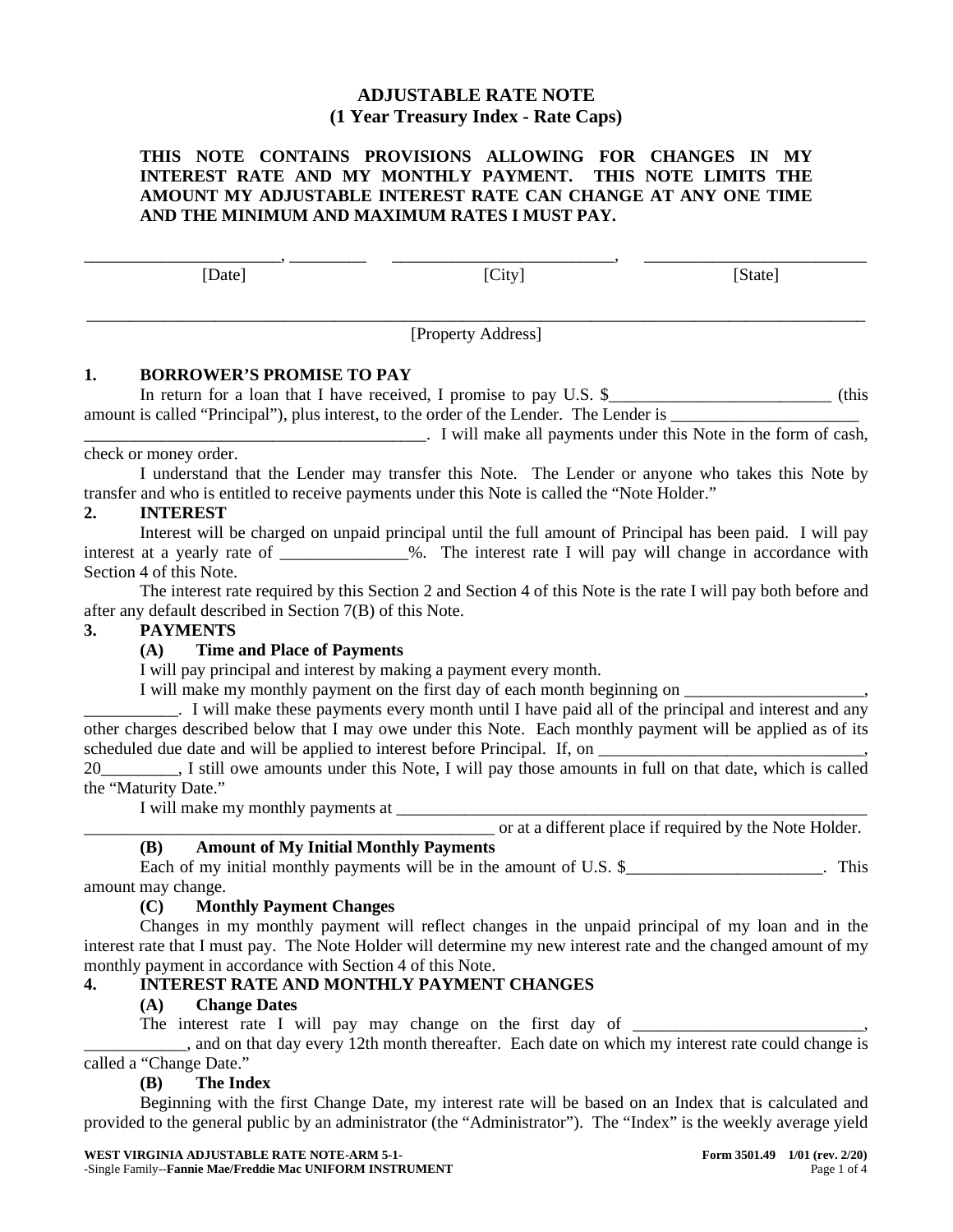on United States Treasury securities adjusted to a constant maturity of one year, as made available by the Board of Governors of the Federal Reserve System. The most recent Index value available as of the date 45 days before each Change Date is called the "Current Index," provided that if the Current Index is less than zero, then the Current Index will be deemed to be zero for purposes of calculating my interest rate.

If the Index is no longer available, it will be replaced in accordance with Section 4(G) below.

### **(C) Calculation of Changes**

Before each Change Date, the Note Holder will calculate my new interest rate by adding \_\_\_\_\_\_\_\_\_\_\_\_\_

 $\mathcal{L}_{\infty}$  (the "Margin") to the Current Index. The Margin may change if the Index is replaced by the Note Holder in accordance with Section 4(G)(2) below. The Note Holder will then round the result of the Margin plus the Current Index to the nearest one-eighth of one percentage point (0.125%). Subject to the limits stated in Section 4(D) below, this rounded amount will be my new interest rate until the next Change Date.

The Note Holder will then determine the amount of the monthly payment that would be sufficient to repay the unpaid principal that I am expected to owe at the Change Date in full on the Maturity Date at my new interest rate in substantially equal payments. The result of this calculation will be the new amount of my monthly payment.

#### **(D) Limits on Interest Rate Changes**

The interest rate I am required to pay at the first Change Date will not be greater than \_\_\_\_\_\_\_\_\_\_% or less than  $\%$ . Thereafter, my interest rate will never be increased or decreased on any single Change Date by more than one percentage point (1.0%) from the rate of interest I have been paying for the preceding 12 months. My interest rate will never be greater than  $\%$  or less than  $\%$ .

## **(E) Effective Date of Changes**

My new interest rate will become effective on each Change Date. I will pay the amount of my new monthly payment beginning on the first monthly payment date after the Change Date until the amount of my monthly payment changes again.

#### **(F) Notice of Changes**

The Note Holder will deliver or mail to me a notice of any changes in my interest rate and the amount of my monthly payment before the effective date of any change. The notice will include information required by law to be given to me and also the title and telephone number of a person who will answer any question I may have regarding the notice.

### **(G) Replacement Index and Replacement Margin**

The Index is deemed to be no longer available and will be replaced if any of the following events (each, a "Replacement Event") occur: (i) the Administrator has permanently or indefinitely stopped providing the Index to the general public; or (ii) the Administrator or its regulator issues an official public statement that the Index is no longer reliable or representative.

If a Replacement Event occurs, the Note Holder will select a new index (the "Replacement Index") and may also select a new margin (the "Replacement Margin"), as follows:

(1) If a replacement index has been selected or recommended for use in consumer products, including residential adjustable-rate mortgages, by the Board of Governors of the Federal Reserve System, the Federal Reserve Bank of New York, or a committee endorsed or convened by the Board of Governors of the Federal Reserve System or the Federal Reserve Bank of New York at the time of a Replacement Event, the Note Holder will select that index as the Replacement Index.

(2) If a replacement index has not been selected or recommended for use in consumer products under Section (G)(1) at the time of a Replacement Event, the Note Holder will make a reasonable, good faith effort to select a Replacement Index and a Replacement Margin that, when added together, the Note Holder reasonably expects will minimize any change in the cost of the loan, taking into account the historical performance of the Index and the Replacement Index.

The Replacement Index and Replacement Margin, if any, will be operative immediately upon a Replacement Event and will be used to determine my interest rate and monthly payments on Change Dates that are more than 45 days after a Replacement Event. The Index and Margin could be replaced more than once during the term of my Note, but only if another Replacement Event occurs. After a Replacement Event, all references to the "Index" and "Margin" will be deemed to be references to the "Replacement Index" and "Replacement Margin."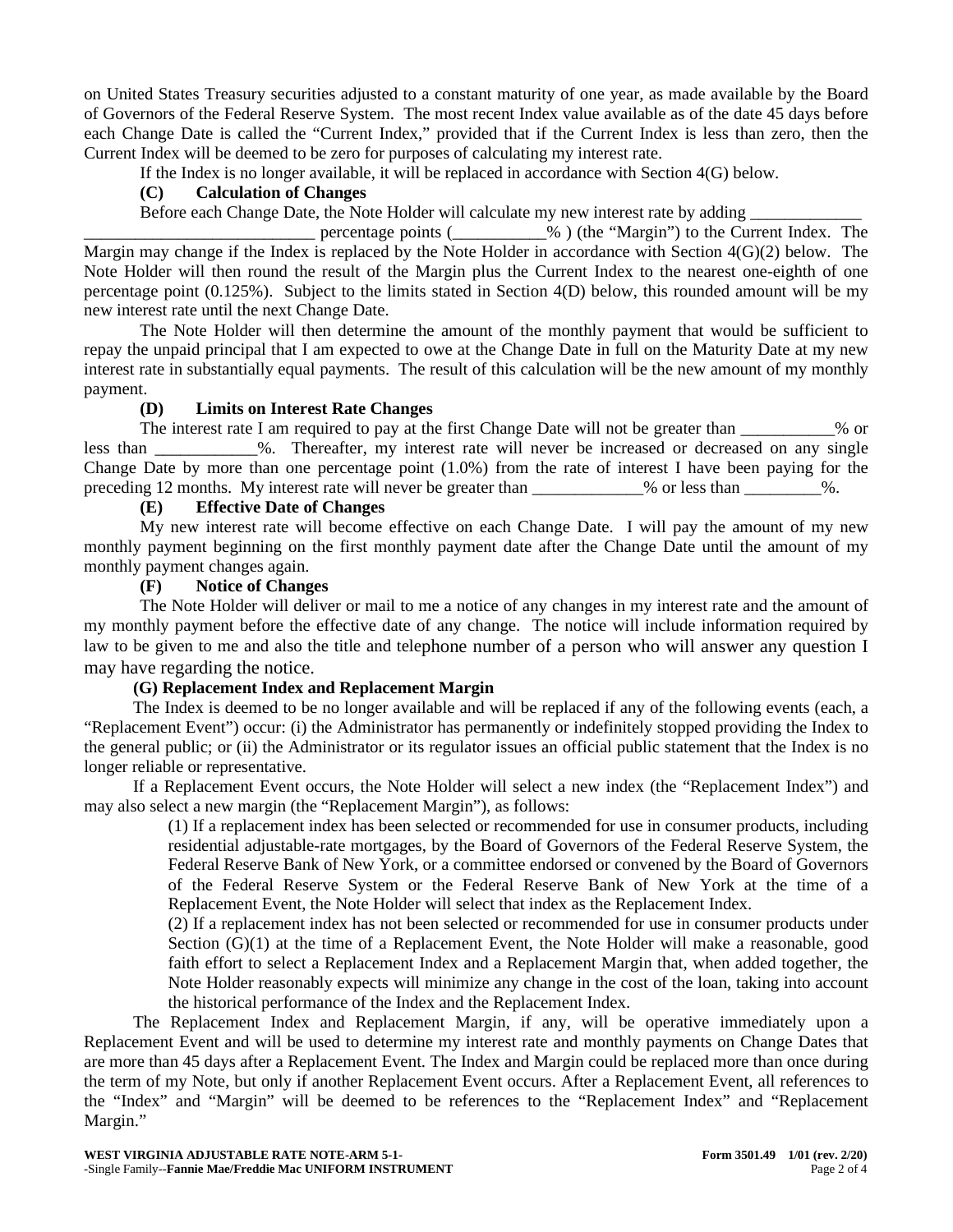The Note Holder will also give me notice of my Replacement Index and Replacement Margin, if any, and such other information required by applicable law and regulation.

### **5. BORROWER'S RIGHT TO PREPAY**

I have the right to make payments of Principal at any time before they are due. A payment of Principal only is known as a "Prepayment." When I make a Prepayment, I will tell the Note Holder in writing that I am doing so. I may not designate a payment as a Prepayment if I have not made all the monthly payments due under the Note.

I may make a full Prepayment or partial Prepayments without paying a Prepayment charge. The Note Holder will use my Prepayments to reduce the amount of Principal that I owe under this Note. However, the Note Holder may apply my Prepayment to the accrued and unpaid interest on the Prepayment amount, before applying my Prepayment to reduce the Principal amount of the Note. If I make a partial Prepayment, there will be no changes in the due dates of my monthly payment unless the Note Holder agrees in writing to those changes. My partial Prepayment may reduce the amount of my monthly payments after the first Change Date following my partial Prepayment. However, any reduction due to my partial Prepayment may be offset by an interest rate increase.

#### **6. LOAN CHARGES**

If a law, which applies to this loan and which sets maximum loan charges, is finally interpreted so that the interest or other loan charges collected or to be collected in connection with this loan exceed the permitted limits, then: (a) any such loan charge shall be reduced by the amount necessary to reduce the charge to the permitted limit; and (b) any sums already collected from me which exceeded permitted limits will be refunded to me. The Note Holder may choose to make this refund by reducing the Principal I owe under this Note or by making a direct payment to me. If a refund reduces Principal, the reduction will be treated as a partial Prepayment.

### **7. BORROWER'S FAILURE TO PAY AS REQUIRED**

#### **(A) Late Charges for Overdue Payments**

If the Note Holder has not received the full amount of any monthly payment by the end of \_\_\_\_\_\_\_\_\_\_\_\_\_\_\_\_ calendar days after the date it is due, I will pay a late charge to the Note Holder. The amount of the charge will be  $\%$  of that portion of the installment of principal and interest that is overdue, but not more than U.S. \$  $\blacksquare$  is invited by this late charge promptly but only once on each late payment.

#### **(B) Default**

If I do not pay the full amount of each monthly payment on the date it is due, I will be in default.

### **(C) Notice of Default**

If I am in default, the Note Holder may send me a written notice telling me that if I do not pay the overdue amount by a certain date, the Note Holder may require me to pay immediately the full amount of Principal which has not been paid and all the interest that I owe on that amount. That date must be at least 30 days after the date on which the notice is mailed to me or delivered by other means.

#### **(D) No Waiver By Note Holder**

Even if, at a time when I am in default, the Note Holder does not require me to pay immediately in full as described above, the Note Holder will still have the right to do so if I am in default at a later time**.**

#### **(E) Payment of Note Holder's Costs and Expenses**

If the Note Holder has required me to pay immediately in full as described above, the Note Holder will have the right to be paid back by me for all of its costs and expenses (except attorneys' fees) in enforcing this Note to the extent not prohibited by applicable law.

#### **8. GIVING OF NOTICES**

Unless applicable law requires a different method, any notice that must be given to me under this Note will be given by delivering it or by mailing it by first class mail to me at the Property Address above or at a different address if I give the Note Holder a notice of my different address.

Any notice that must be given to the Note Holder under this Note will be given by delivering it or by mailing it by first class mail to the Note Holder at the address stated in Section 3(A) above or at a different address if I am given a notice of that different address.

### **9. OBLIGATIONS OF PERSONS UNDER THIS NOTE**

**WEST VIRGINIA ADJUSTABLE RATE NOTE-ARM 5-1- Form 3501.49 Form 3501.49** 1/01 (rev. 2/20) -Single Family--**Fannie Mae/Freddie Mac UNIFORM INSTRUMENT** Page 3 of 4 If more than one person signs this Note, each person is fully and personally obligated to keep all of the promises made in this Note, including the promise to pay the full amount owed. Any person who is a guarantor, surety or endorser of this Note is also obligated to do these things. Any person who takes over these obligations,